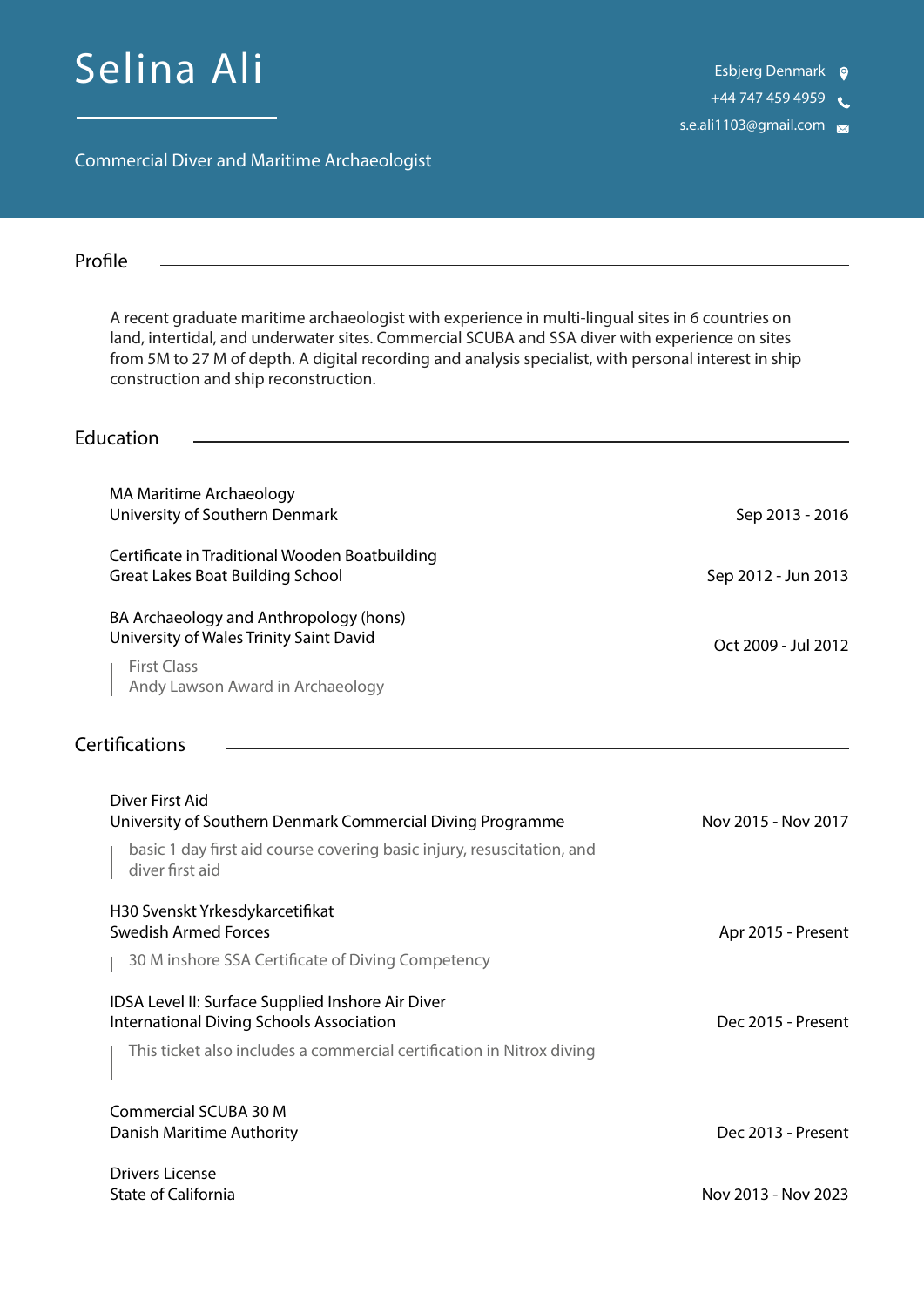#### Skills

| Rhinoceros 3D<br>With Termite, Simlab, and Orca 3D plug in                                       | □ |        |    | $\Box$ $\Box$ |        | Advanced   |
|--------------------------------------------------------------------------------------------------|---|--------|----|---------------|--------|------------|
| QGIS                                                                                             | □ |        |    | o             | $\Box$ | Proficient |
| Adobe Suite<br>Indesign, Illustrator                                                             | о | п      |    | п             | $\Box$ | Proficient |
| Microsoft suite<br><b>Excel and Word</b>                                                         | □ | $\Box$ | П. | $\Box$        | m.     | Advanced   |
| Leica Total Station                                                                              | □ |        |    | $\Box$ $\Box$ |        | Proficient |
| FaroArm<br>Digitiser and ScanArm                                                                 | П | □      | □  | $\Box$        |        | Advanced   |
| Post Excavation analysis<br>including drawing, photgraphy, recording, cleaning, identifying      | □ | □      | □  | $\Box$        | $\Box$ | Advanced   |
| <b>Report Writing</b>                                                                            | □ | п      | п  |               | $\Box$ | Advanced   |
| <b>Excavation and Survey</b><br>experience on land sites, intertidal zones, and underwater sites | п | п      | п  |               | $\Box$ | Advanced   |
| 3D modelling<br>3ds Max, Maya, Autodesk 123D                                                     |   | $\Box$ | O. | $\Box$        | $\Box$ | Beginner   |
| <b>Digital Dissemination</b><br>Sketchfab                                                        |   | □      | o. | $\Box$        | $\Box$ | Beginner   |

#### Work History

| Maritime Archaeologist<br>Vlkings Ship Museum in Roskilde                                                                                                                                                                                                   | Jun 2016 - Jul 2016 |  |  |  |  |  |
|-------------------------------------------------------------------------------------------------------------------------------------------------------------------------------------------------------------------------------------------------------------|---------------------|--|--|--|--|--|
| Dive survey and excavation of the Danish Mesolithic Coastline in Storstrømmen,<br>Southern Zealand. Diving was done with SSA and Interspiro equipment at 6 m.                                                                                               |                     |  |  |  |  |  |
| Faro Arm Operator, Post Excavation<br>University of Southern Denmark                                                                                                                                                                                        | Dec 2015 - May 2016 |  |  |  |  |  |
| Post excavation documentation of the Monchgut Barrel Stave timbers and the<br>Schaalmule Wreck timbers. I instructed students how to use Rhino, FaroArm<br>recording methods, and Adobe Illustrator catalogue creation from digitally<br>recording timbers. |                     |  |  |  |  |  |
| Maritime Archaeologist                                                                                                                                                                                                                                      |                     |  |  |  |  |  |

## Viking Ship Museum in Roskilde

A survey of the Danish Mesolithic coastline in two locations in the Zealand area. Work was both on a boat, excavating bucket samples taken with a large excavator of the prehistoric coastline, and Commercial underwater excavation with SSA and Interspiro equipment.

Aug 2015 - Aug 2015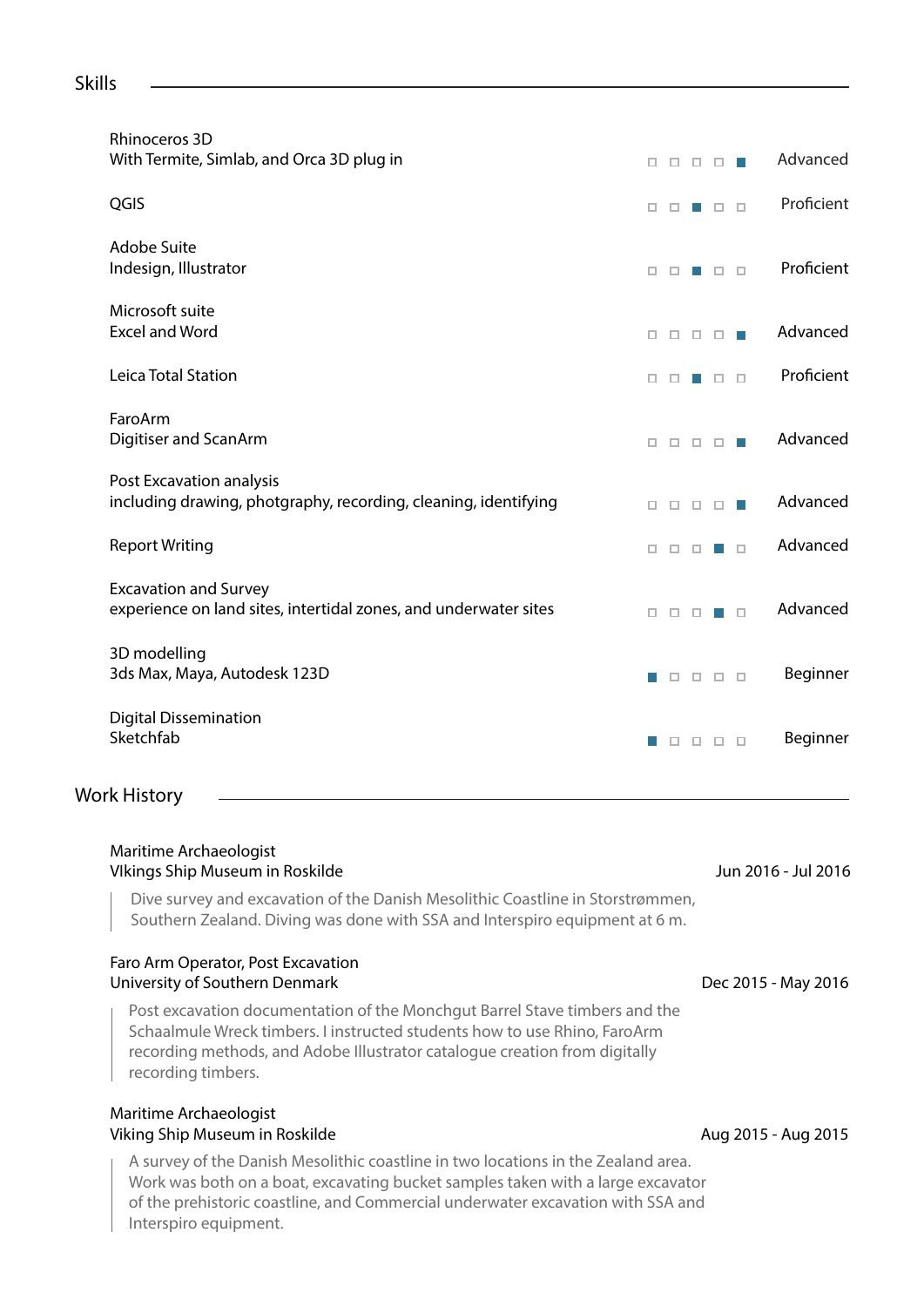| <b>Tour Guide and Sailor</b><br>Viking Ship Museum in Roskilde                                                                                                                                                                                                        | Sep 2014 - Sep 2014 |
|-----------------------------------------------------------------------------------------------------------------------------------------------------------------------------------------------------------------------------------------------------------------------|---------------------|
| Opening of the "Vikings" exhibit in Berlin. Public tour guide of the ship.                                                                                                                                                                                            |                     |
| Maritime Archaeologist and Standby Diver<br>University of Southern Denmark                                                                                                                                                                                            | Aug 2014            |
| Algo Wreck 15th century. Stockholm Archipelago. 5 m max depth commercial<br>diving with Interspiro equipment.                                                                                                                                                         |                     |
| Maritime Archaeologist<br>Dutch Cultural Heritage Agency                                                                                                                                                                                                              | Jul 2014            |
| Survey of two Dutch VOC ship wrecks from the 17th century in a lake south of<br>Rotterdam. Commercial dive site with Interspiro equipment breathing air and<br>Nitrox 40. Depths between 18-27                                                                        |                     |
| Faro Arm Operator, Post Excavation<br>University of Southern Denmark                                                                                                                                                                                                  | May 2014 - Jun 2014 |
| Survey of two Dutch VOC ship wrecks from the 17th century in a lake south of<br>Rotterdam. Commercial dive site with Interspiro equipment breathing air and<br>Nitrox 40. Depths between 18-27                                                                        |                     |
| Rescue/ Safety Diver<br>Maritime Archaeology Commercial Dive School                                                                                                                                                                                                   | Apr 2014            |
| Standby diver for trainee Commercial divers.                                                                                                                                                                                                                          |                     |
| Surveyor<br>University of Southern Denmark                                                                                                                                                                                                                            | Oct 2013 - Jan 2014 |
| A total station survey with the plug in termite was used with Rhinoceros 3D to create<br>a 3D set of lines used to create a lines plan and 3D construction plan of an early 20th<br>century boat in the sea faring and fisheries museum in Esbjerg, Denmark.          |                     |
| Archaeologist<br>University of Southern Denmark                                                                                                                                                                                                                       | Sep 2013            |
| 3 day emergency excavation and recording of a ship wreck from the River Elbe in<br>Cuxhaven, Germany with the Schlewswig-Holstein archaeological trust.                                                                                                               |                     |
| <b>Children Activities</b><br>Viking Ship Museum in Roskilde                                                                                                                                                                                                          | Jul 2013            |
| I ran educational activities with children of all ages, in both Danish and English at<br>different ports around Denmark. This was in association with the Havhingsten fra<br>Glendalough Viking Longship, with the aim of educating children about the Viking<br>Age. |                     |
| Archaeologist<br>Durham University                                                                                                                                                                                                                                    | Jul 2012            |
| 4 weeks at Nevern Castle, a Norman / Welsh castle dating to the 10th Century.                                                                                                                                                                                         |                     |
| Archaeologist<br>Durham University                                                                                                                                                                                                                                    | May 2012            |
| 3 weeks excavating the Archaeology of the Mabinogion project under Dr. Jemma<br>Bezant.                                                                                                                                                                               |                     |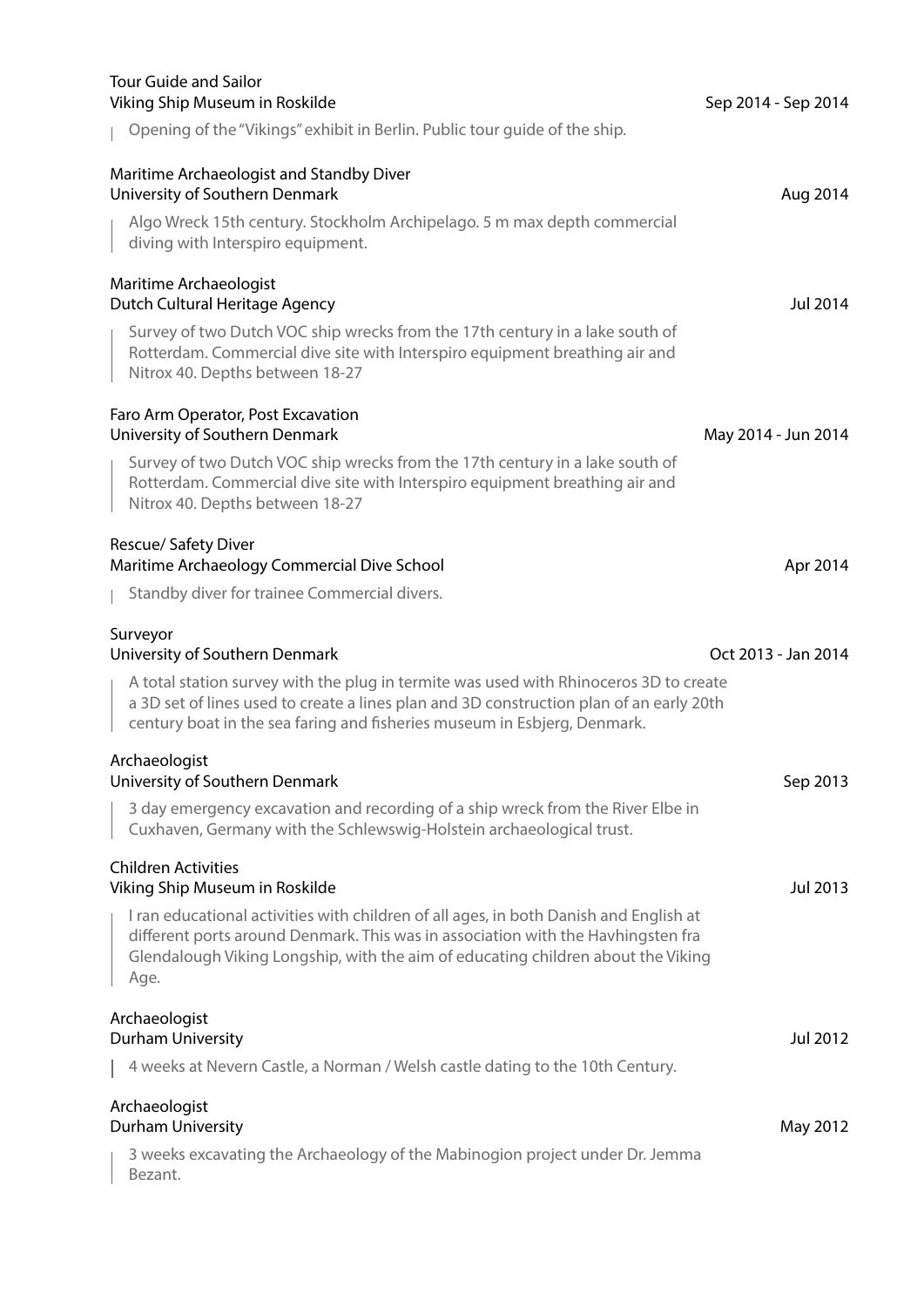#### Head Editor Lampeter Campus University of Wales Trinity Saint David

Worked as a found and editor for The Student Researcher: Journal of Undergraduate Research. Duties included liaising with departments and student authors, editing and reviewing all submissions, designing the layout of the journal, formatting all the submissions, dissemination and outreach for the journal, and liaising within the university, and working with the publishing company.

### Student Ambassador

#### University of Wales Trinity Saint David

I acted as a tour guide for the university leading and organizing open days. I also worked through the archaeology, history, and anthropology department helping administrate large conferences, and student school days where I spoke about the archaeological process.This also included guiding students on archaeological excavation open days.

#### Intern

#### University of Wales Archaeological Services

Worked as a student intern where I helped keep order in the lab, clean and process incoming artefacts under the supervision of the lab technician Dr. Rod Bale. I assisted in archaeological fieldwork in intertidal conditions, I cleaned archaeological remains, animal and human bone identification from the Newport Medieval Ship, dendro sample cleaning and preparation, photographing archaeological artefacts, drawing artefacts, assisting in the packing and unpacking of excavations, and database creation.

#### Intern Boat Builder Stiftelsen Nytt Oseberg Skip

8 weeks over the time period working as a boat builder with traditional viking age tools to build a reconstruction of the Oseberg Ship.

#### Archaeologist National Botanic Garden of Wales

2 weeks excavating at a 16th manor house at the National Botanic Gardens.

#### Archaeologist Durham University

4 week excavation at Nevern Castle, a Norman/ Welsh castle from the 10th century.

#### Archaeologist University of Wales Trinity Saint David

4 week excavation at the Strata Florida Cistercian Abbey.

### Jan 2011 - Jul 2012

#### Jan 2011 - Jul 2012

Apr 2011 - Jun 2012

Jul 2011

Jul 2010

Jun 2010